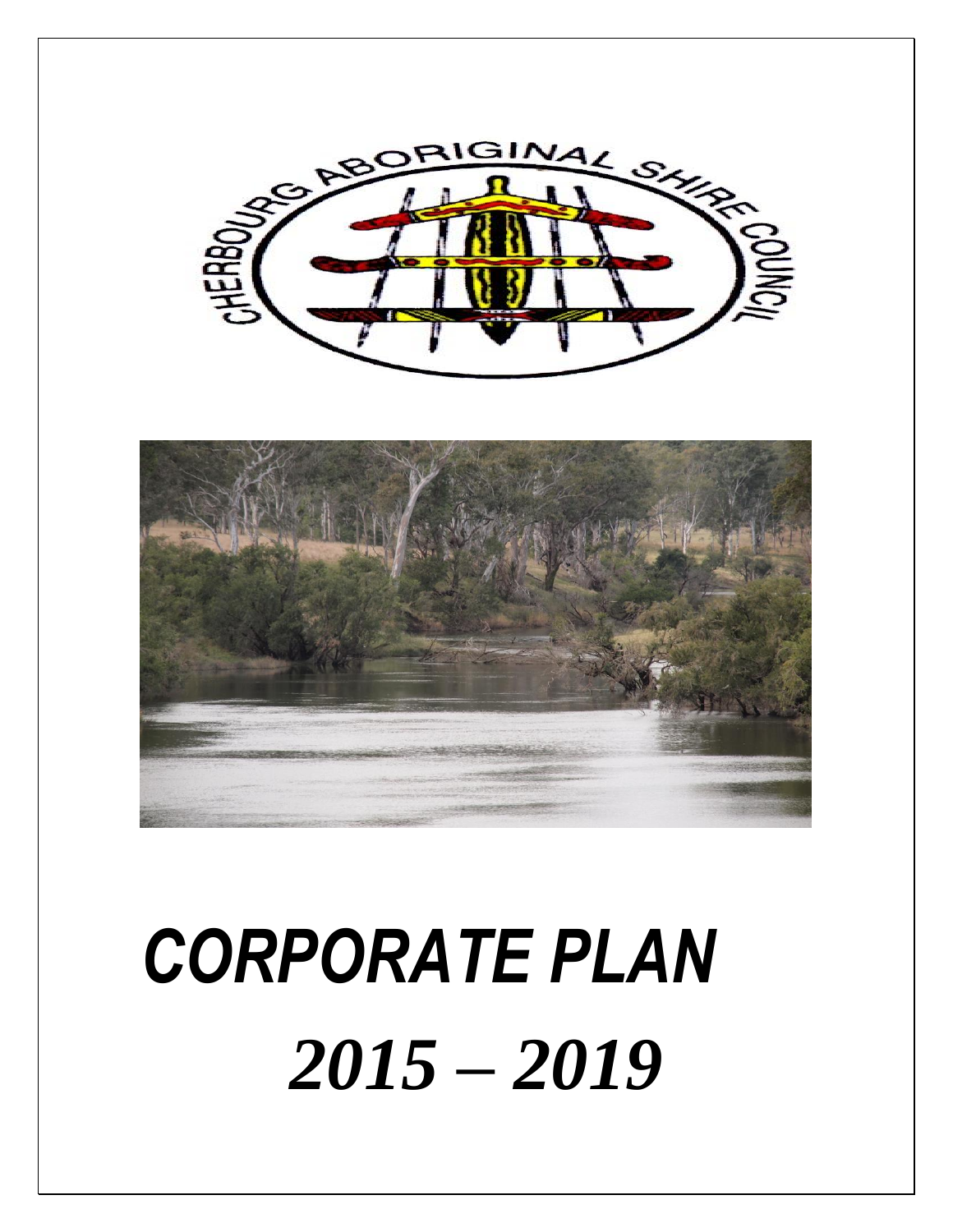# **TABLE OF CONTENTS**

| Foreward                                  | 3              |
|-------------------------------------------|----------------|
| <b>Council Members</b>                    | $\overline{4}$ |
| <b>Organizational Structure</b>           | 5              |
| <b>Mission Statement &amp; Our Values</b> | 6              |
| <b>Our Vision</b>                         |                |
| Programs                                  | 8              |
| Preparation of the Plan                   | 15             |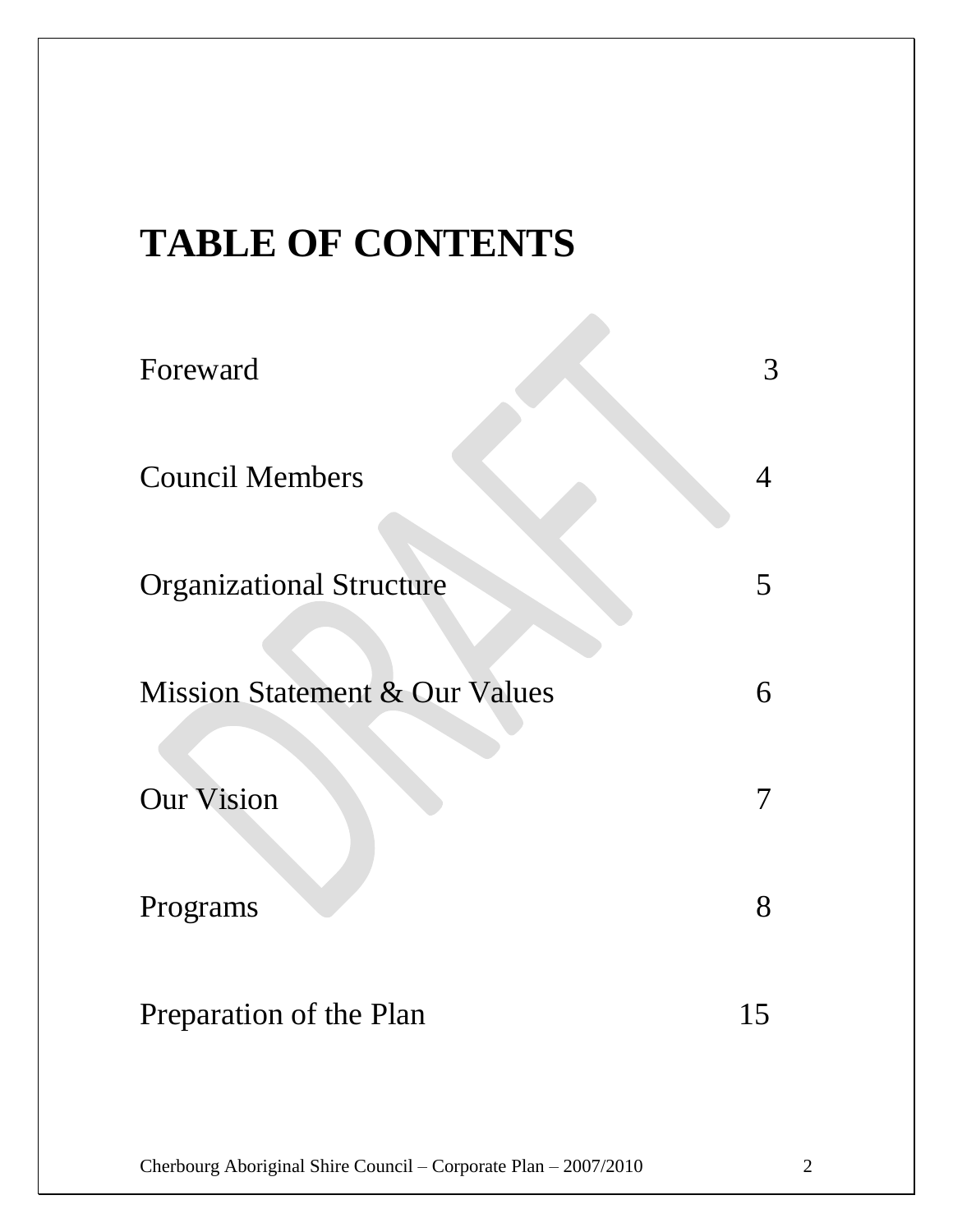# **FOREWARD**

This is the second Corporate Plan prepared by this Council. This plan is prepared in accordance with the Local Government Act 2009 and is for a period of four years. This plan covers the main areas of Councils operations that we will be concentrating on over the next four years.

There have been many changes to Local Government over the past few years and in particular Aboriginal Local Government. We continue through the process of changing from the Community Services Act to the Local Government Act and with this bring on a whole new list of requirements. Many of these will be addressed throughout this Corporate Plan.

Cherbourg is a great place to live but much more can be done to improve on this and make it an even better place to live. The introduction of Councils Corporate Plan and Operational Plan should give us as a Community, a guide to the future for the betterment of our Community. To make Cherbourg a better place will require the Community to work together. We as residents of this Community need to do our part to ensure that Cherbourg is a great place for our children to grow up in, our elders to enjoy their retirement and for all to feel safe.

We live in an ever changing world and changes in Government have meant that funding to Council has decreased significantly over the past few years. The demise of ATSIC has left us without a voice in the Federal sphere and the demise of the Aboriginal Coordinating Council has left us without a voice in the State sphere. We are now relying on the Negotiation Table process to ensure that our voices and concerns are getting through to Government.

Although this plan covers a period of four years it is difficult to predict if we will be able to carry out most of the activities planned as we are reliant upon Government grants and are at the mercy of Government policies. We will endeavour to work towards our goals for the betterment of Cherbourg.

Ken Bone **Mayor**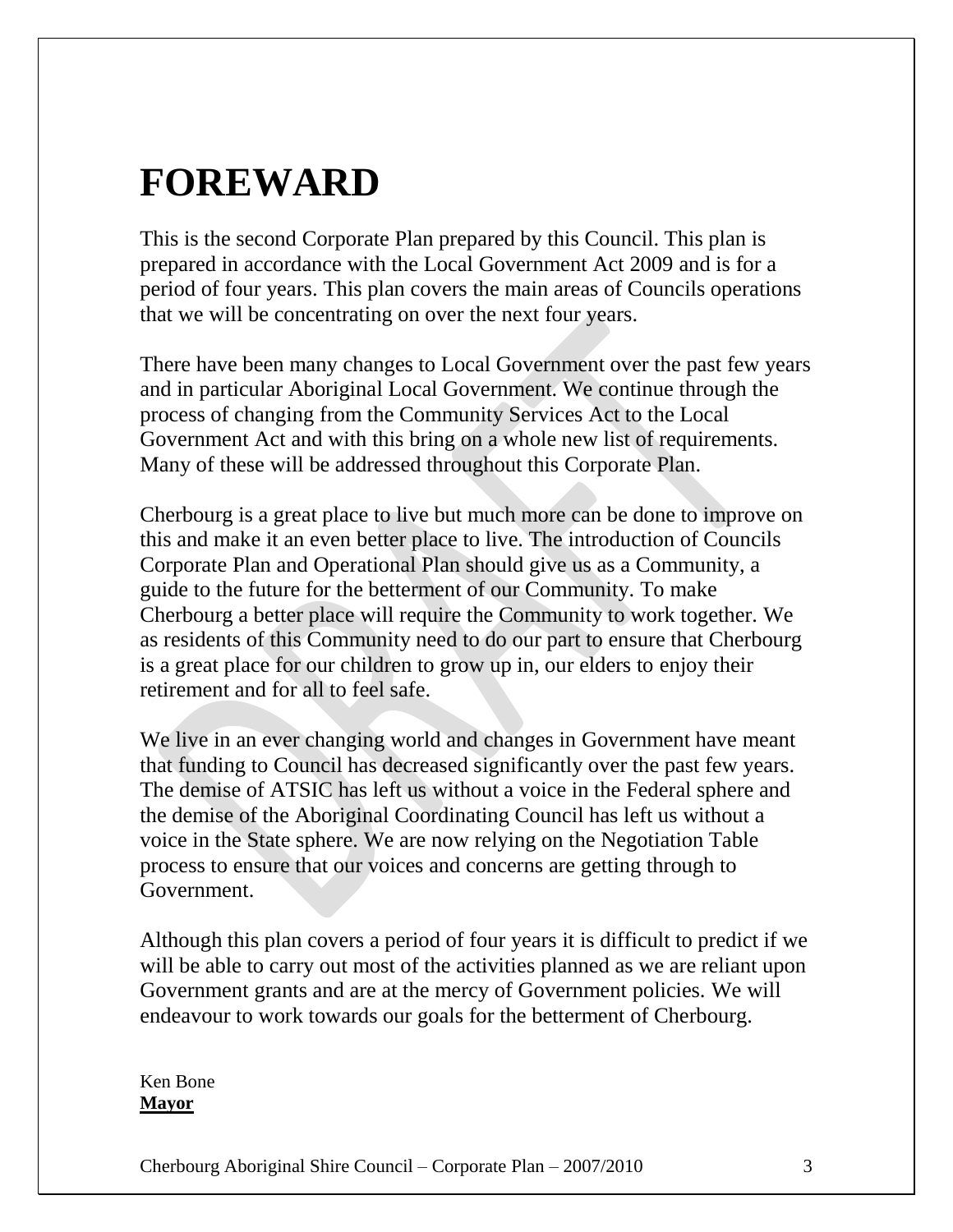# **COUNCIL MEMBERS**

#### **Mayor**

Cr Ken Bone

#### **Deputy Mayor**

Cr Gordon Wragge

**Councillors**

Cr Christine Stewart

Cr Rory Boney

#### Cr Arnold Murray









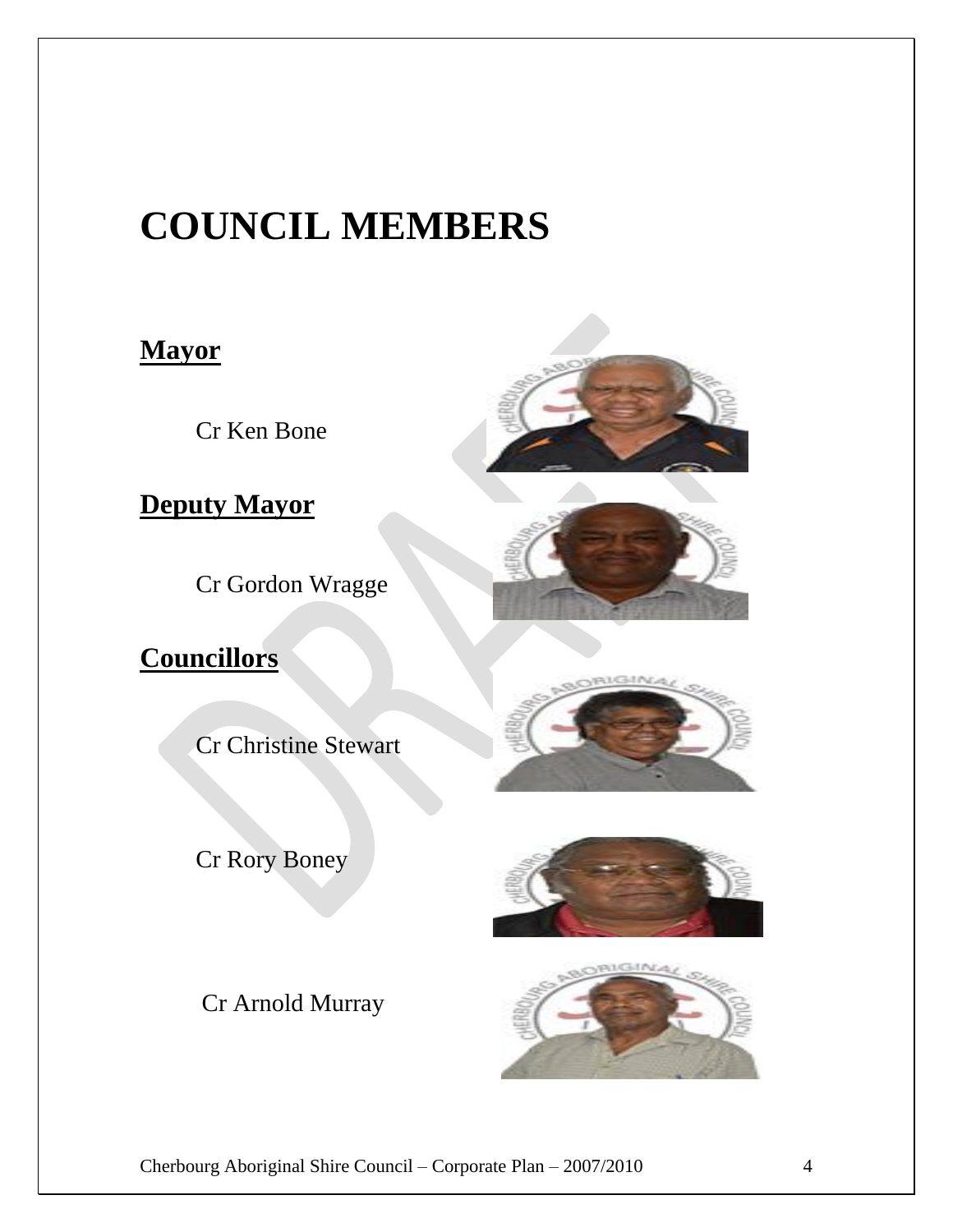# **ORGANISATIONAL STRUCTURE**

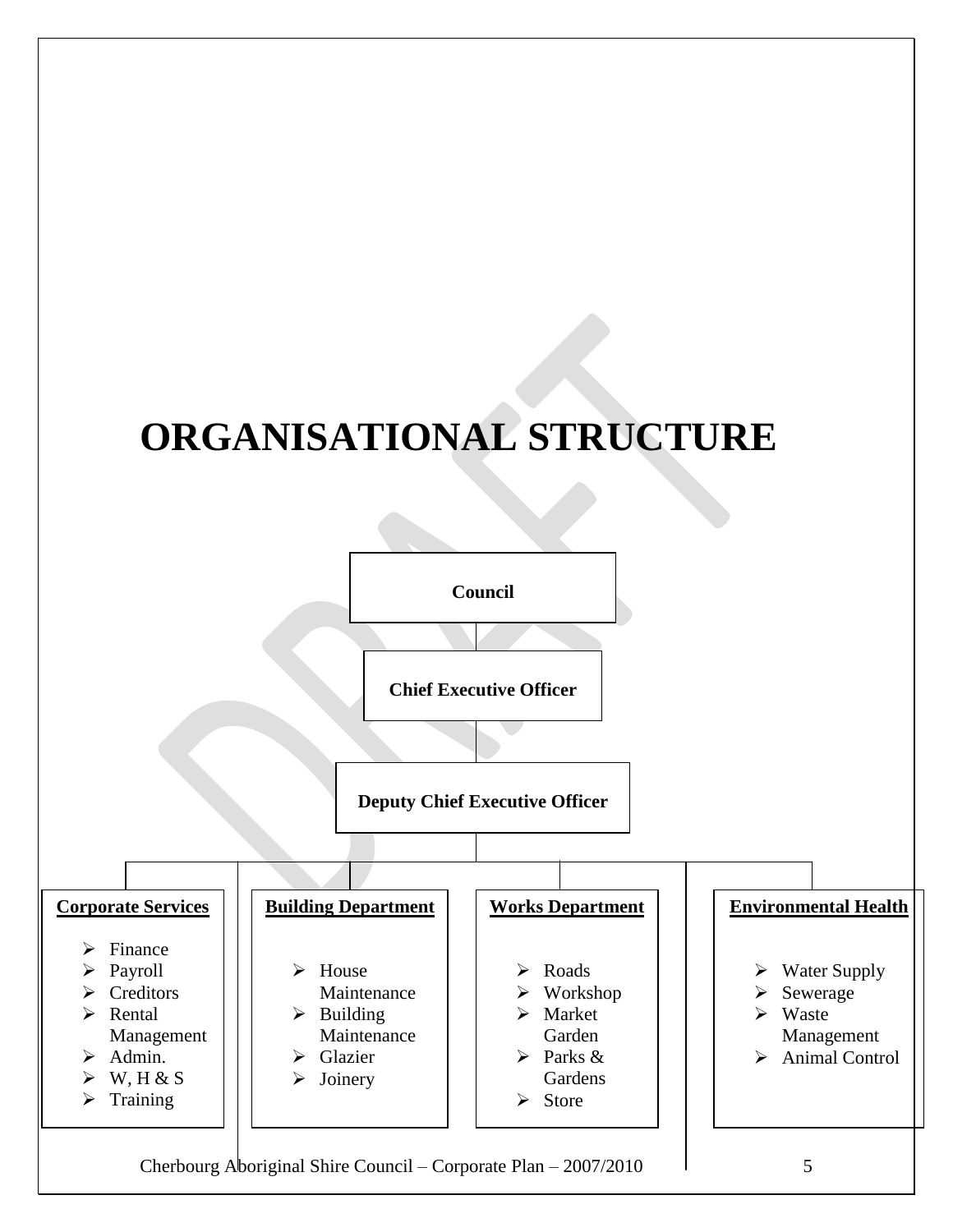#### **Community Support**

- > Radio Station
- $\triangleright$  Community Support
- $\triangleright$  Ny Ku Byun
- **Exercise** Centre
- $\triangleright$  Sports
- Complex

#### **Enterprises**

- Cattle
- Farm
- Emu Farm
- > Tourist Shop

# **MISSION STATEMENT**

*To build and enhance the independence and uniqueness of our community.*

# **OUR VALUES**

*Honesty and Integrity*

*Leadership*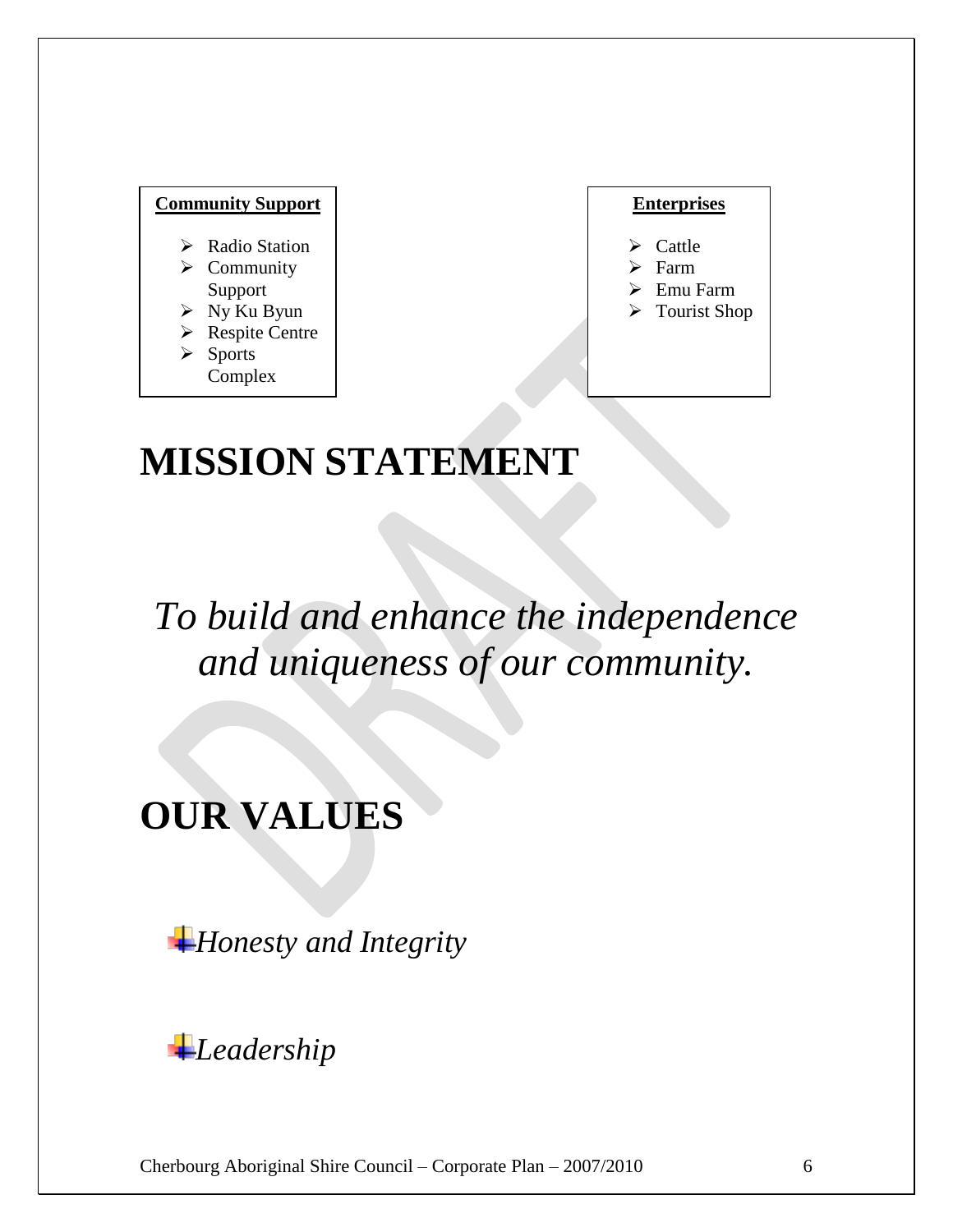*Respect for People, Culture and Country*

*Working for our Future*

# **OUR VISION**

*The Cherbourg Council in partnership with the community will strive to:*

*Provide a clean, safe and healthy community. We will work to improve the health and well-being of our people*

*Consistently empower the community to become self reliant/independent*

*Empower/encourage youth to determine their future through self respect, education, training, cultural and traditional values*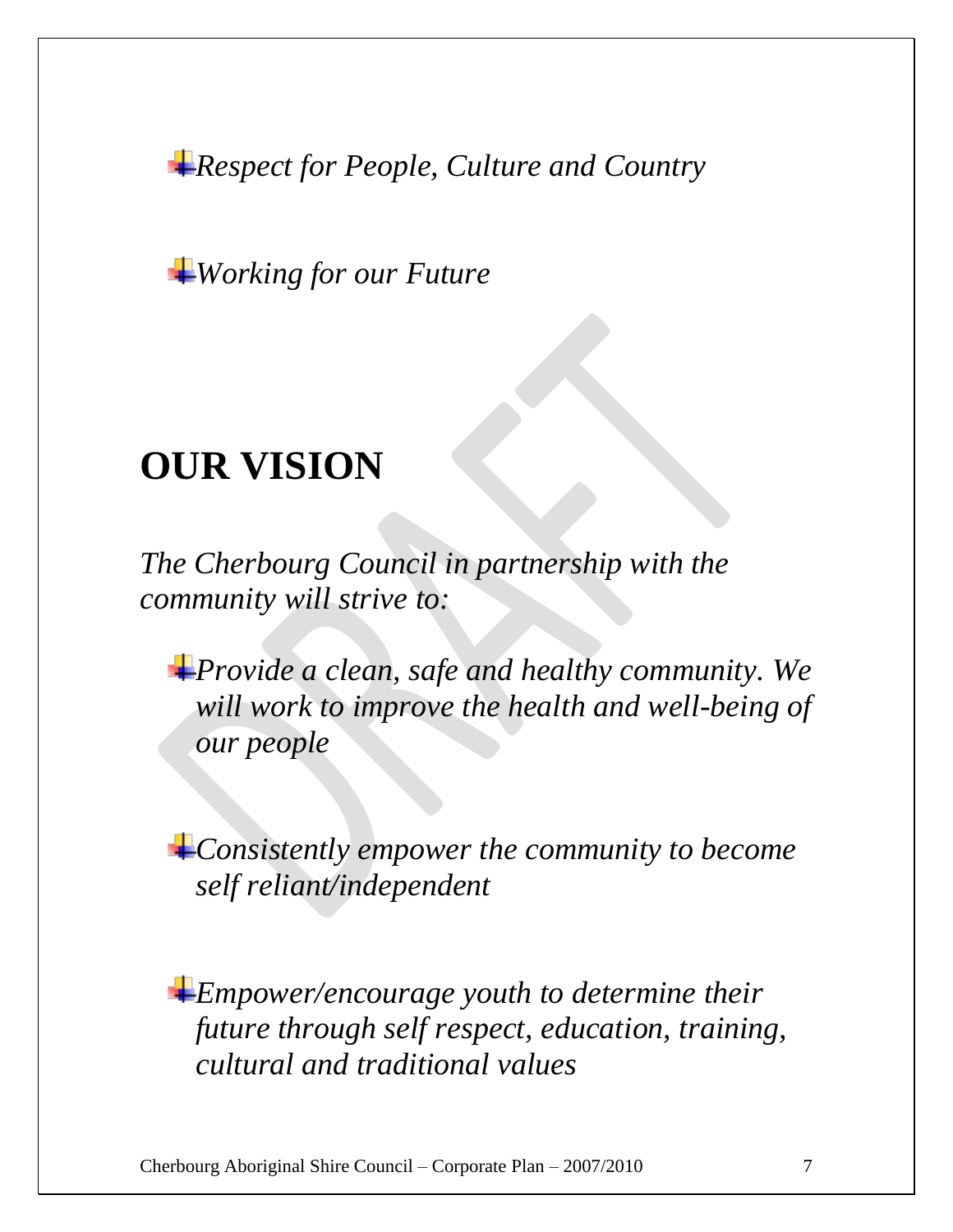*Providing a caring, respectful and safe environment for our elders.*

*Whilst respecting and upholding local traditional, cultural and Christian values and beliefs, we will strive to maintain our identity, our Aboriginality, our culture and respect for each other.*

# **PROGRAMS**

*An underlying factor for these programs is that adequate grant funding is available to meet the needs outlined in the Corporate Plan.*

### **Organisational Management**

*To deliver responsible governance, efficient service and administrative support for Council's operations and strategic initiatives.*

- $\triangleright$  Providing responsible and accountable financial planning and management
- Managing corporate services to support and increase the effectiveness of operations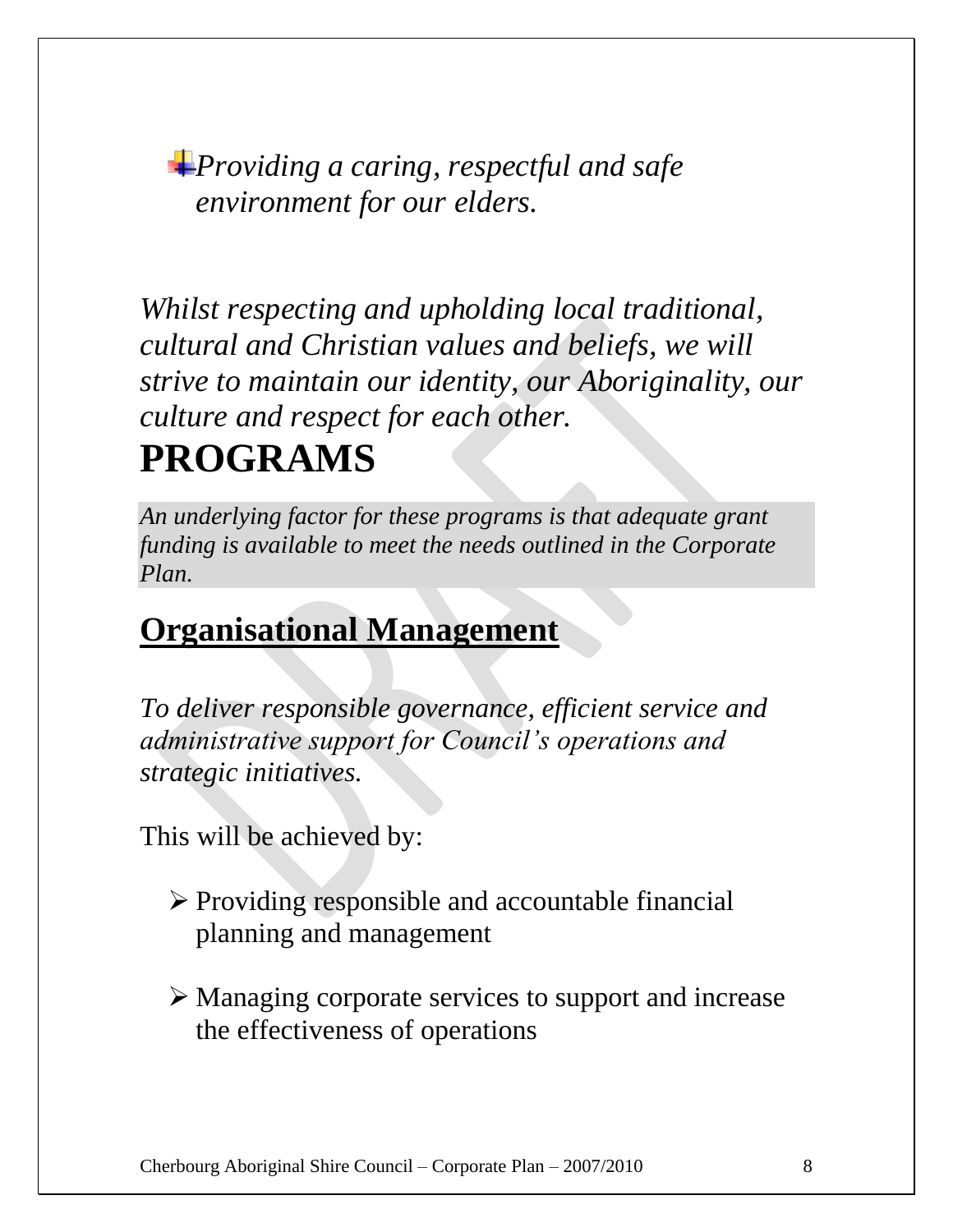- Recruiting and developing staff to deliver Council services
- Ensuring all Council's assets are managed and maintained within annual budget constraints.
- $\triangleright$  Identifying issues raised by the Local Government Reform process (April to September 2007) and working to introduce change in accordance with community aspirations.

### **Infrastructure**

*To maintain and upgrade essential infrastructure and housing to service the needs of the community now and in the future*

- Maintaining an appropriate level of roads to enhance safety in the town area.
- Maintaining an efficient fleet of plant and equipment
- Ensuring the water supply, sewerage system and garbage system are provided in accordance with the highest possible health standards and reliability. This will be in accordance with Council's Total Management Plan.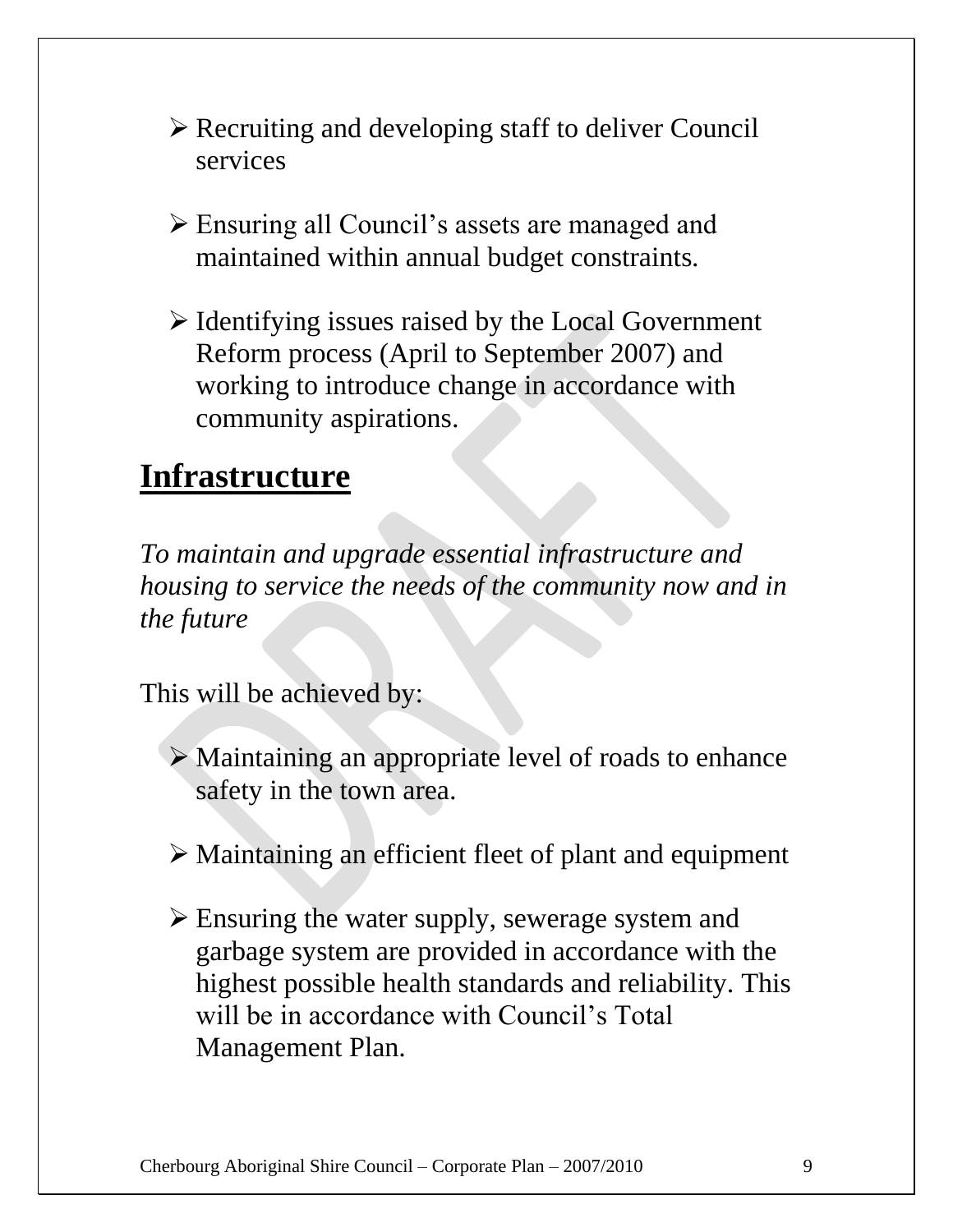- Maintaining residential housing stock in accordance with agreed housing programs.
- $\triangleright$  Identifying land areas within the town boundaries for future residential housing allotments.
- Working with Government to further progress possible options for home ownership in Cherbourg for community residents.

# **Environmental and Natural Resource Management**

*To develop and maintain a healthy living environment for our community.*

- Pursue funding and resources to meet the needs of the community in the future.
- Providing a safe and reliable water supply and efficient sewerage reticulation and treatment system.
- Constant review of water catchment areas within the community boundaries.
- Maintaining our waste management facility to an acceptable standard.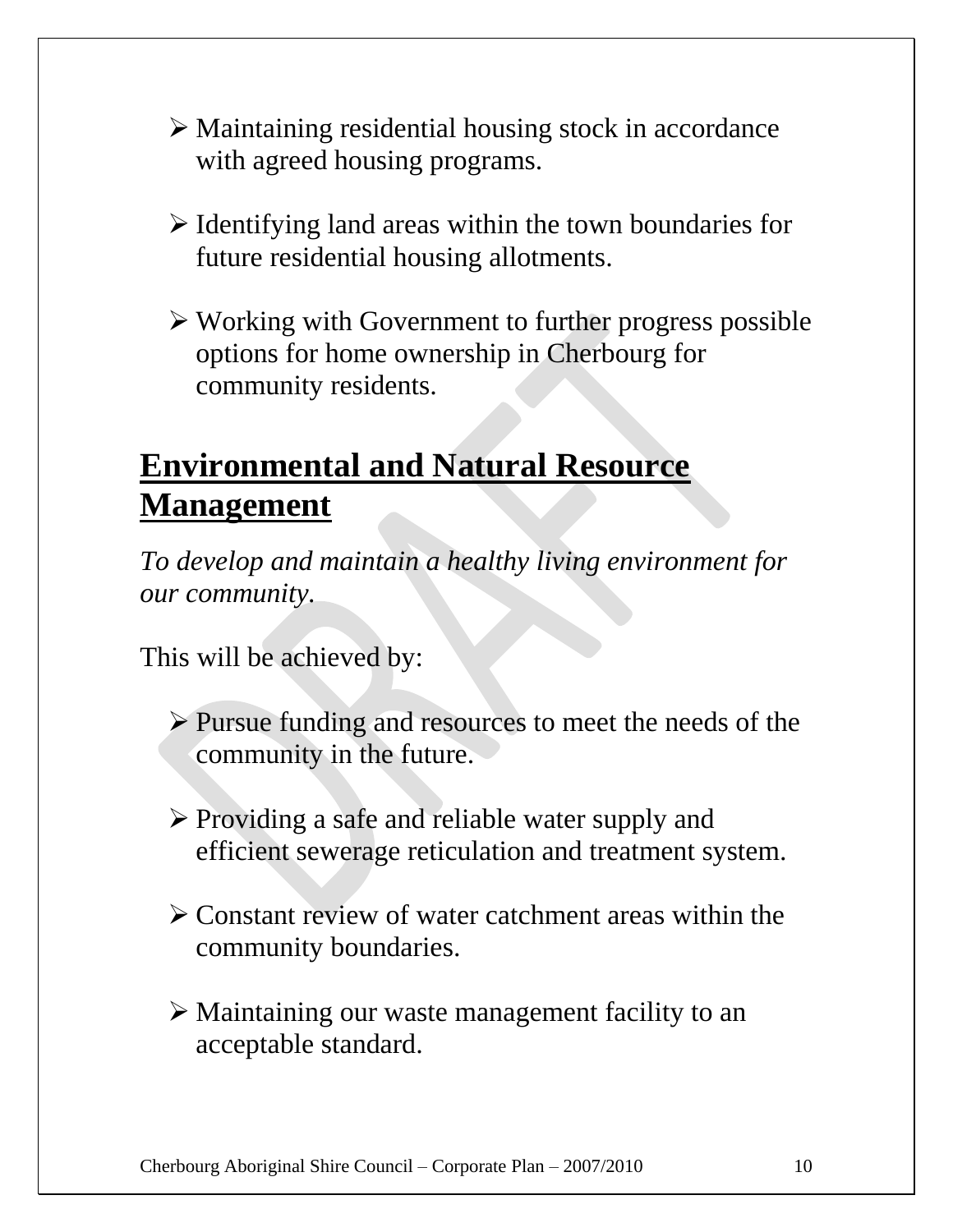- $\triangleright$  Development of a recycling system for the community.
- $\triangleright$  Effective management of pest animals through the Animal Management Plan.
- $\triangleright$  Effective management of noxious weeds through the Weed Management Plan.
- Continued awareness of natural resources and vegetation within the shire boundaries.

#### **Economic Development**

*To explore economic development opportunities for Council and the community.*

- Undertaking feasibility studies of existing Council enterprises.
- Reviewing leasing arrangements of Council facilities to private organizations.
- $\triangleright$  Identifying small business opportunities that may be taken up by community residents.
- Maximising employment opportunities for CDEP workers and other community residents within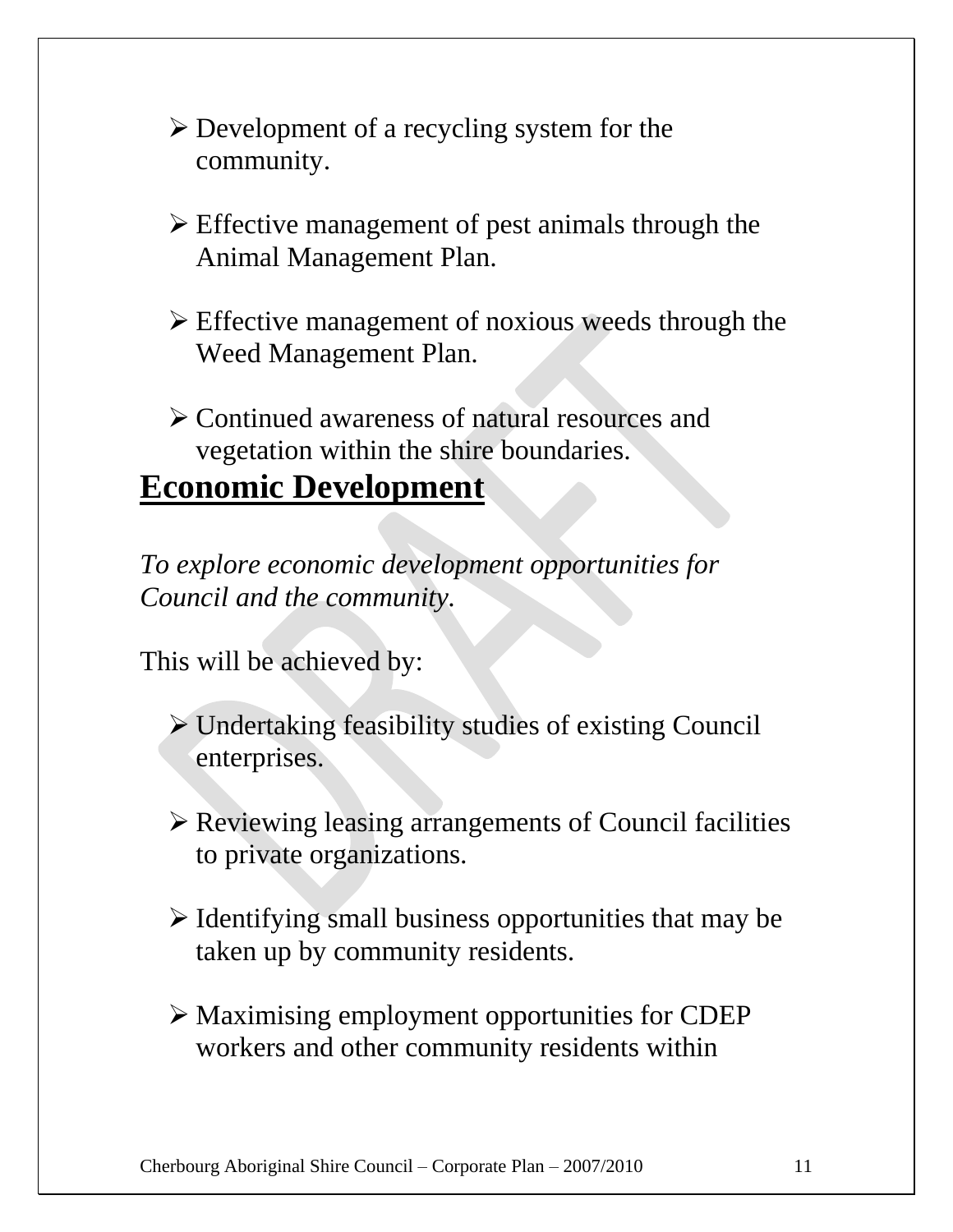Cherbourg as well as supporting them to achieve employment away fro Cherbourg.

#### **Community Services**

*To ensure residents are provided with facilities and activities that assist in providing quality of life.*

- $\triangleright$  Promoting healthy lifestyles
- $\triangleright$  Providing and maintaining sport and recreation facilities and activities.
- Development of youth activities through Youth Development Officer.
- Maintaining community facilities and buildings and making them available to the public.
- $\triangleright$  Provision of aged and disability services to community residents.
- $\triangleright$  Providing law and order through community police and local laws.
- $\triangleright$  Supporting the Negotiation Table process.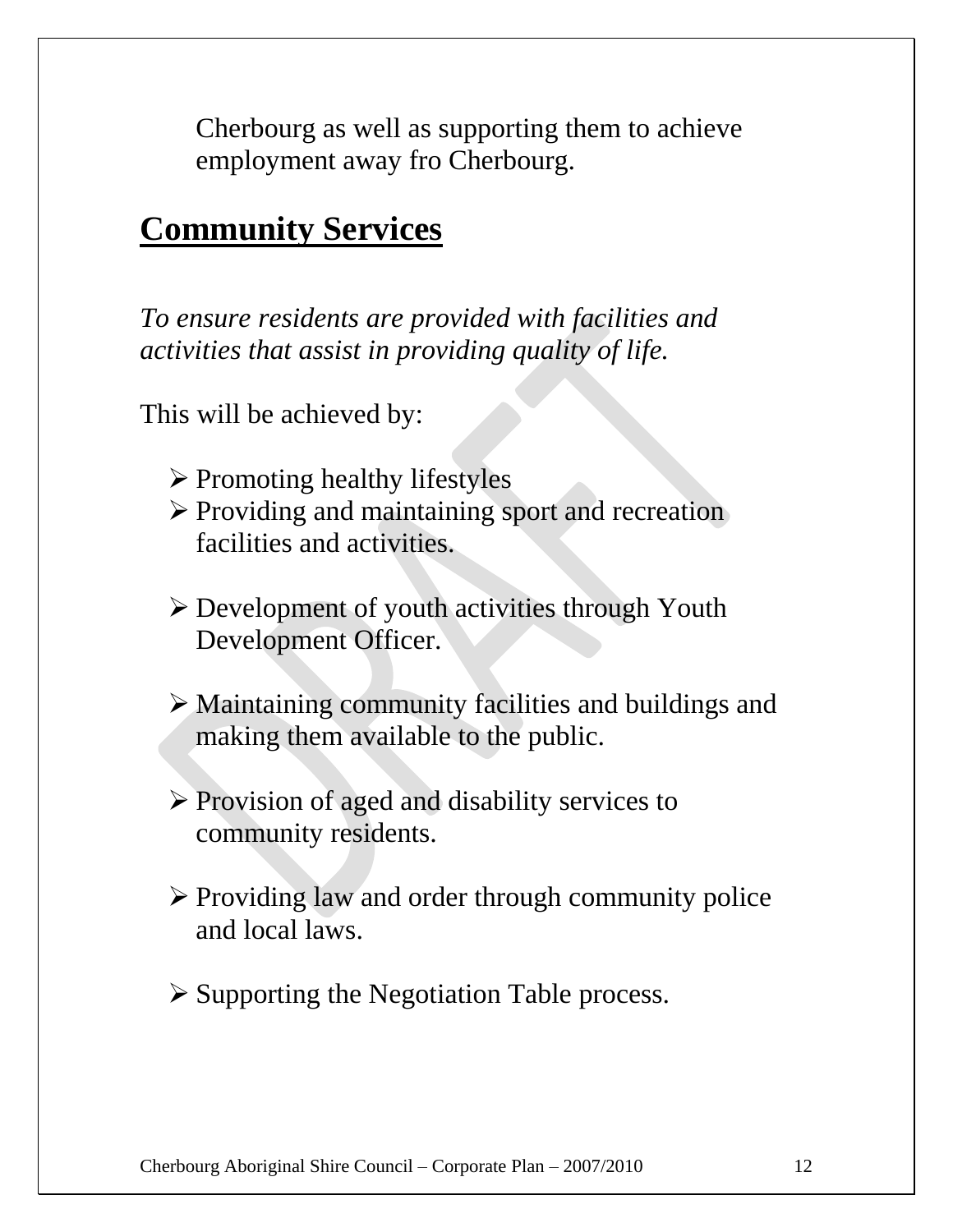# **Arts and Cultural Development**

*Promotion of art and cultural activities including cultural awareness.*

This will be achieved by:

- Completion of the Dudley Collins Cultural Centre and negotiation with community groups to operate facility.
- Working closely with the Cherbourg Historical Precinct Group to provide activities at the Rations Shed, old Boys Dormitory, Domestic Science building and old department office.
- $\triangleright$  Support and promote local artists.
- Reviewing operation of the Tourist Shop to identify future opportunities.
- Supporting Corroboree Ring development at Cherbourg State School.

### **Disaster Management**

*To minimise the impact of any disaster and be ready to respond from any incident that may impact on the Cherbourg community.*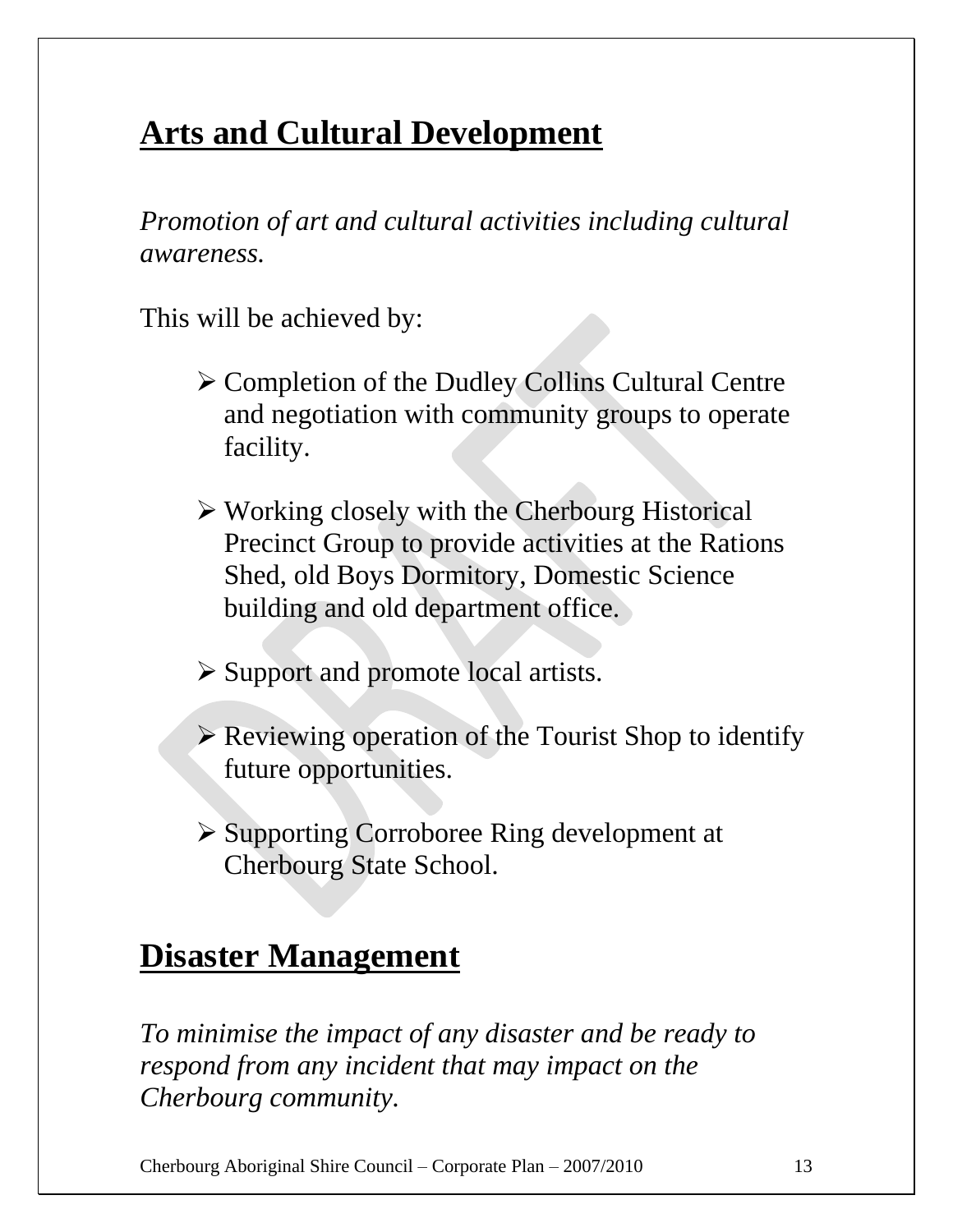This will be achieved by:

- $\triangleright$  Maintaining and reviewing the joint Cherbourg/ Murgon Disaster Risk Management Strategy.
- Supporting Bush Fire Mitigation Programs.
- Working closely with Government to establish a local SES unit and Emergency Services facility.
- Raise community awareness of disaster and risk management plans.
- Work in collaboration with Health Service Providers to respond to health emergencies.

### **Population Change/Trends**

*Continue to monitor demographic changes and trends in Cherbourg to meet future community needs*

This will be achieved by:

 $\triangleright$  Housing suitability and adaptability

 $\triangleright$  Future town planning and services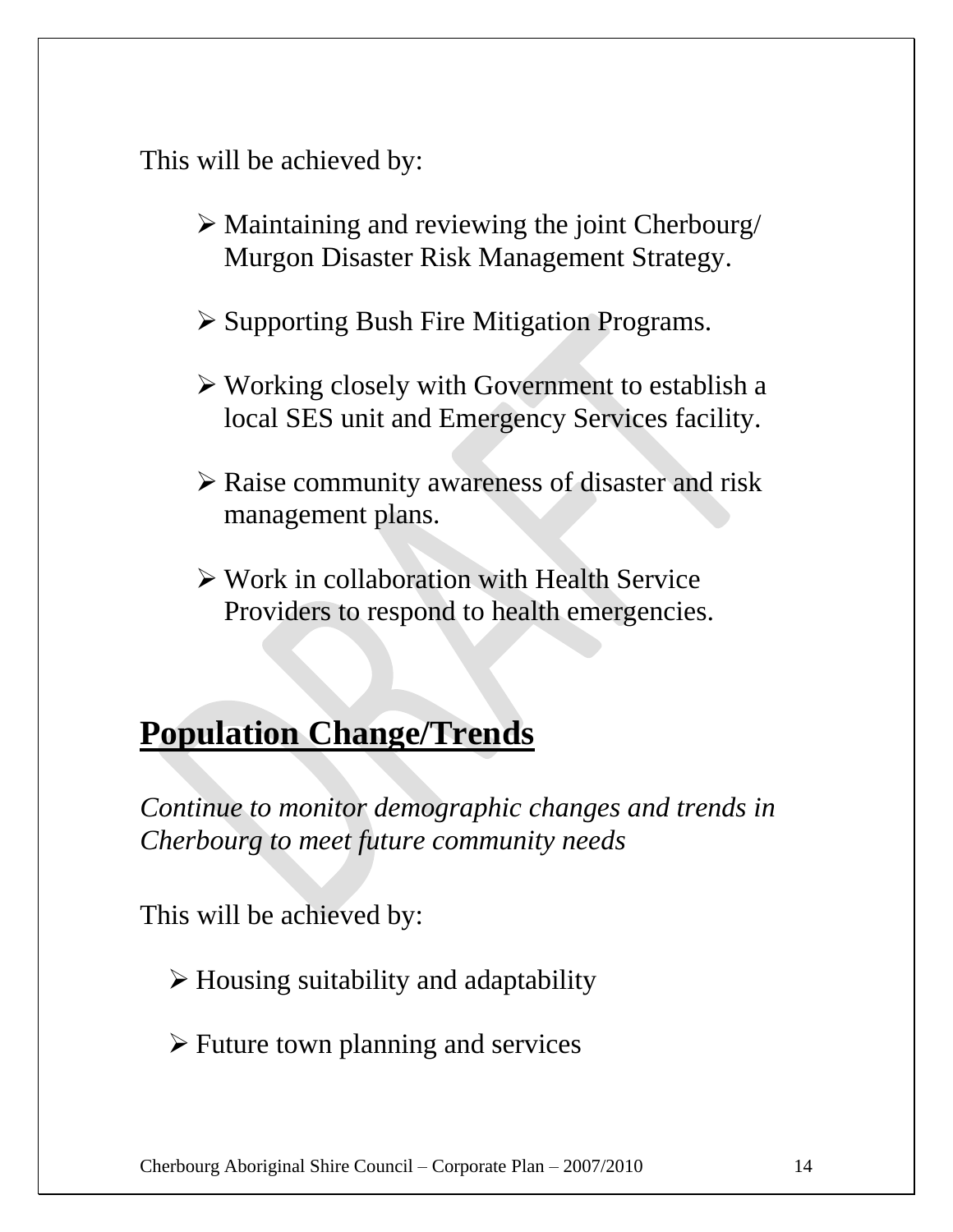$\triangleright$  Reviewing Census and Housing Figures

### **Regional Co-operation**

- Membership of South Burnett Local Government Association
- Disaster Management Plans
- NRM, Pest Management Plans
- Wide Bay Burnett ROC
- **► South Burnett Tourism**
- Waste Management Collaboration
- Local Indigenous Partnership Agreement

# **PREPARATION OF OUR PLAN**

This plan was largely based on previous community engagement projects as mentioned below. Validation and confirmation of the status of the previous identified goals was undertaken as part of the review of all plans.

 Review of existing project plans (Community Development Plan, Total Management Plan, Workforce Research Plan and Sport and Recreation Plan).

Other processes included: